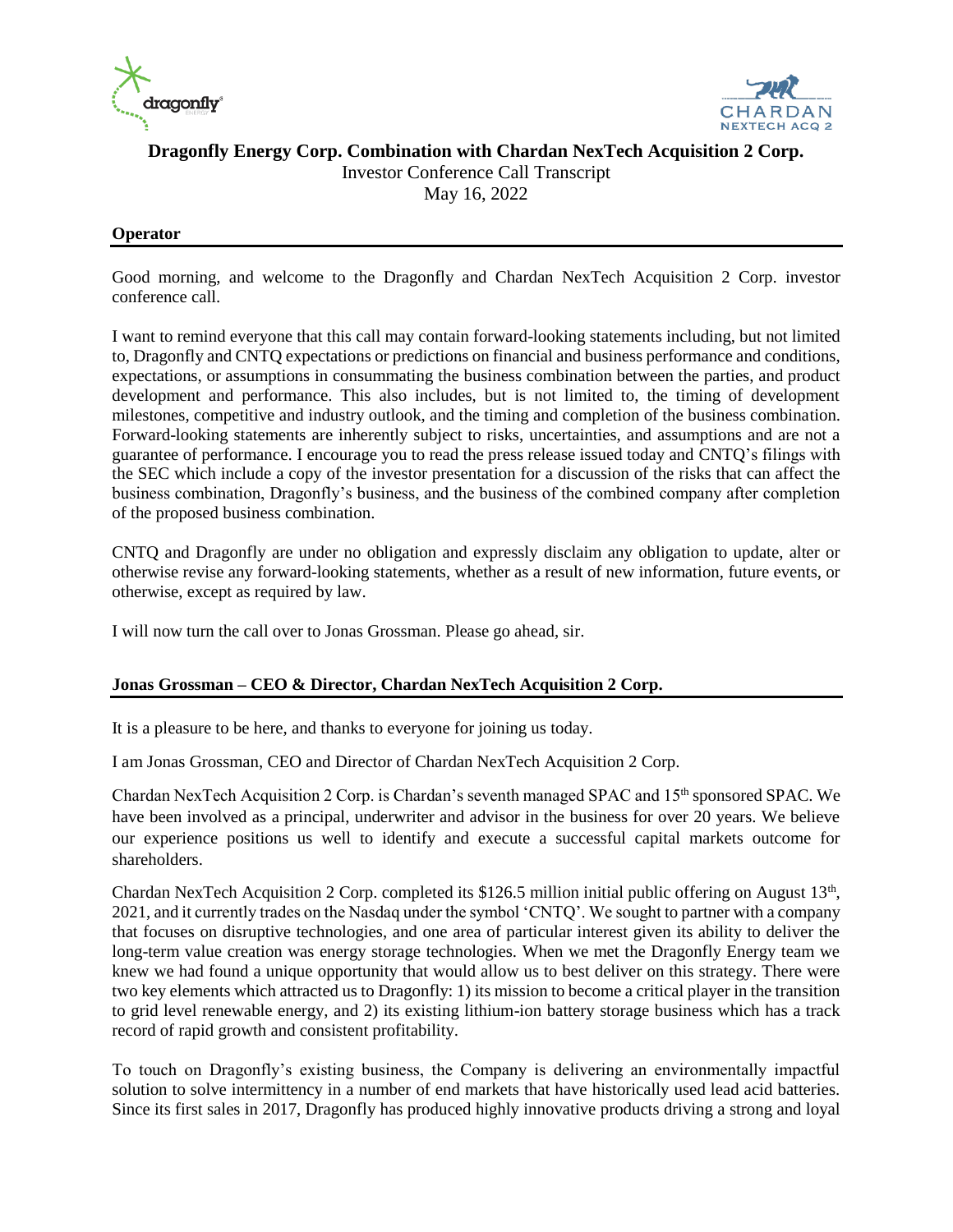



customer base of both consumers and enterprises. Dragonfly profitably generated \$78 million of revenue in 2021 with strong visibility to future sales, highlighting the breadth and depth of Dragonfly's customer reach.

Dragonfly's success has allowed the Company to continue its R&D efforts on the next generation of lithium-ion batteries, which are intended to be all-solid-state. We believe this disruptive solid-state battery technology will be a game changer. These batteries are expected to enable renewable energy sources such as wind and solar to become cost competitive with fossil fuels, and represents a potential \$85 billion-dollar market opportunity by 2025

To provide a transaction overview: Dragonfly Energy is expected to combine with Chardan NexTech Acquisition 2 Corp., to create a publicly listed energy storage technology company, traded on the Nasdaq under the new ticker 'DFLI'.

Dragonfly Energy's pro forma enterprise value is estimated to be \$500.1 million. This represents a 2.0x EV to 2023 Revenue multiple, or 32% discount to the median of the peer group. In addition, embedded within the transaction is a strong incentive earn-out structure, with an additional 40 million shares to be released pending the achievement of meaningful financial and share price thresholds. All Dragonfly shareholders are expected to roll over 100% of their equity. In addition to the approximately \$128 million-dollars of cash-in-trust, the transaction is supported by an additional \$230 million of capital, comprised of a \$75 million senior secured term loan led by Energy Impact Partners, and \$155 million-dollar from Chardan and its affiliates in the form of a \$5 million equity pipe investment and a \$150 million equity facility to be available post-close.

The transaction is expected to close in the second half of 2022, with proceeds to be used to fund the acceleration of Dragonfly's existing business and to commercialize its solid-state technology.

With that, I am very excited to turn things over to Dr. Denis Phares, CEO of Dragonfly Energy.

# **Dr Denis Phares – Chief Executive Officer, Dragonfly Energy**

Thank you, Jonas.

I would also like to express our team's excitement about this partnership with Chardan NexTech Acquisition 2 Corp. We believe we absolutely found the right partner to help us deliver on our goals.

Dragonfly Energy is a lithium-ion battery technology company and from the beginning, the mission of the Company has been to reduce the cost of energy storage. The costs of renewable energy sources like solar and wind are low enough that they are already cost competitive with generating electricity from burning fossil fuels. However, the intermittency of these sources complicates their widespread deployment onto the electrical grid. The solution is an energy buffer that stores energy when the sun is shining or the wind is blowing, and delivers energy when these sources are inactive. We wanted to make a battery that, when combined with the costs of renewable energy, was still cost competitive with fossil fuels, while being easily distributed, and facilitating the smart grid of the future.

Between where we stand today and the ultimate goal of revolutionizing grid storage, there are numerous markets that would benefit from existing lithium-ion battery technology. A significant portion of these markets rely on traditional lead acid batteries. Lead is toxic, and remains a problem in our environment. Today, approximately 85% of the lead that's consumed globally is used to make lead-acid batteries.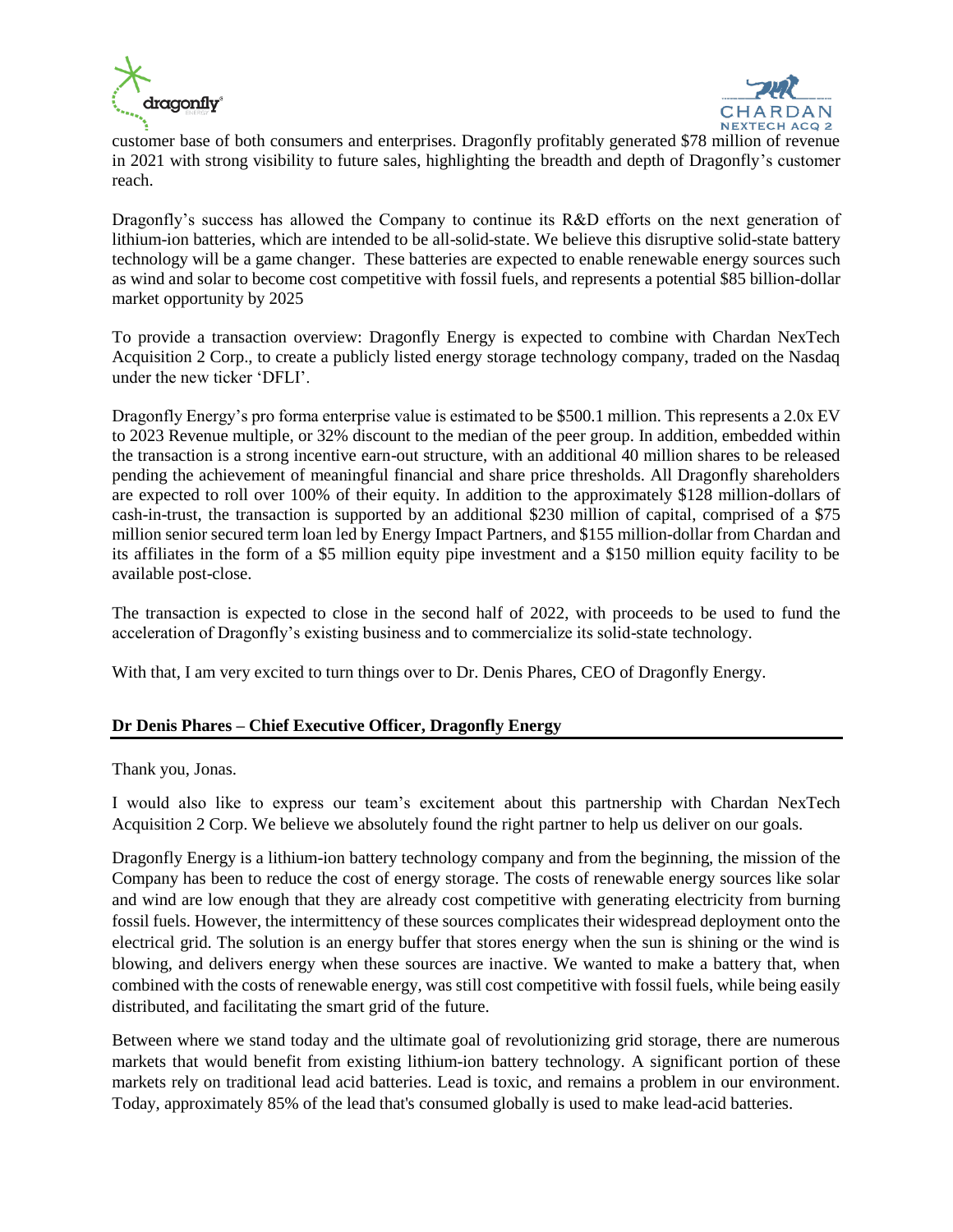



So we took a very unique approach for a technology company. We went to market with existing technology to solve one environmental problem, in order to drive the revenue to fund the development of new technology to solve another environmental problem.

We began by establishing our headquarters in Reno, Nevada. This was by design, as there is a lot of lithium in the ground here, as well as a lot of solar and wind. We went to market with two brands; the first brand, Dragonfly Energy, was reserved for our Original Equipment Manufacturing, or OEM, customers. And the second was a direct-to-consumer, or DTC, retail line of deep cycle lithium-ion battery storage systems that we branded Battle Born Batteries, named after the battle born state of Nevada.

The lead-acid led markets we initially targeted, which included RV, marine and off-grid solar, were ripe for a change. The Battle Born brand really took off quickly. This was due in large part to an educational campaign we ran which informed our customers about the benefits of switching from lead acid to lithiumion, which not only included safety benefits, but provided additional power and improved performance. Our customers were able to do things they just couldn't do before. For example, an RV customer could run a hair dryer, an air conditioner. They could wake up in the morning and make coffee using a coffee maker. The increased power meant being able to achieve more, go further, do more, - and our customers loved it.

But along with this extra power came the need for upgrades to the electrical system in general, including accessories like chargers and inverters. And for many applications we wound up selling accessory products to aid in the transition from harmful lead acid batteries to our replacement solutions. And so, Dragonfly and Battle Born also became large resellers of accessories, and now we are full system integrators. As a result, today we are recognized as not only the experts in lithium-ion batteries, but on entire lithium battery systems. The markets we are in now, which include the RV, marine and the off grid solar storage markets, are not small, with a combined \$12 billion-dollar annual U.S. TAM.

As our sales grew, we were able to fund our R&D efforts that focused on cell manufacturing innovation. We have a robust patent portfolio, with over 40 granted and pending patents. We have continued to innovate and we have focused our patented manufacturing processes on creating an All-Solid-State-Battery. In pursuit of this we have already begun production of our solid-state cell pilot line, with a goal to start cell manufacturing here in the U.S. over the next 12 to 18 months. And it is worth noting that our future aspirations are not related to electric vehicles. We are focused longer-term on grid storage. We want to make a storage battery that will facilitate the adoption of a smart grid, with a battery deployed in every home or business, on or off the grid. These new storage batteries require low manufacturing costs, long cycle life, and non-flammability, which are all characteristics of our patented All-Solid-State-Battery technology and manufacturing processes. This is fundamentally different than an EV battery which requires fast charge times and extremely high energy density.

Between where we stand today and the ultimate goal of revolutionizing grid storage, there are a lot of markets which are still largely dominated by lead-acid batteries, including telecom, data centers, emergency vehicles, work trucks, forklifts, solar integration projects, and more. When you combine all the markets that are poised to displace lead-acid with lithium-ion in the markets we are focused on, the potential U.S. TAM is expected to expand to a much larger \$85 billion-dollars by 2025.

Today Dragonfly is ready to not only further deploy its technology, but is also poised to enter some of these downstream vertical markets I just mentioned. Markets which would benefit from the implementation of our solutions.

And with that, I'm going to Sean Nichols, our Chief Operating Officer, to talk more about our core business.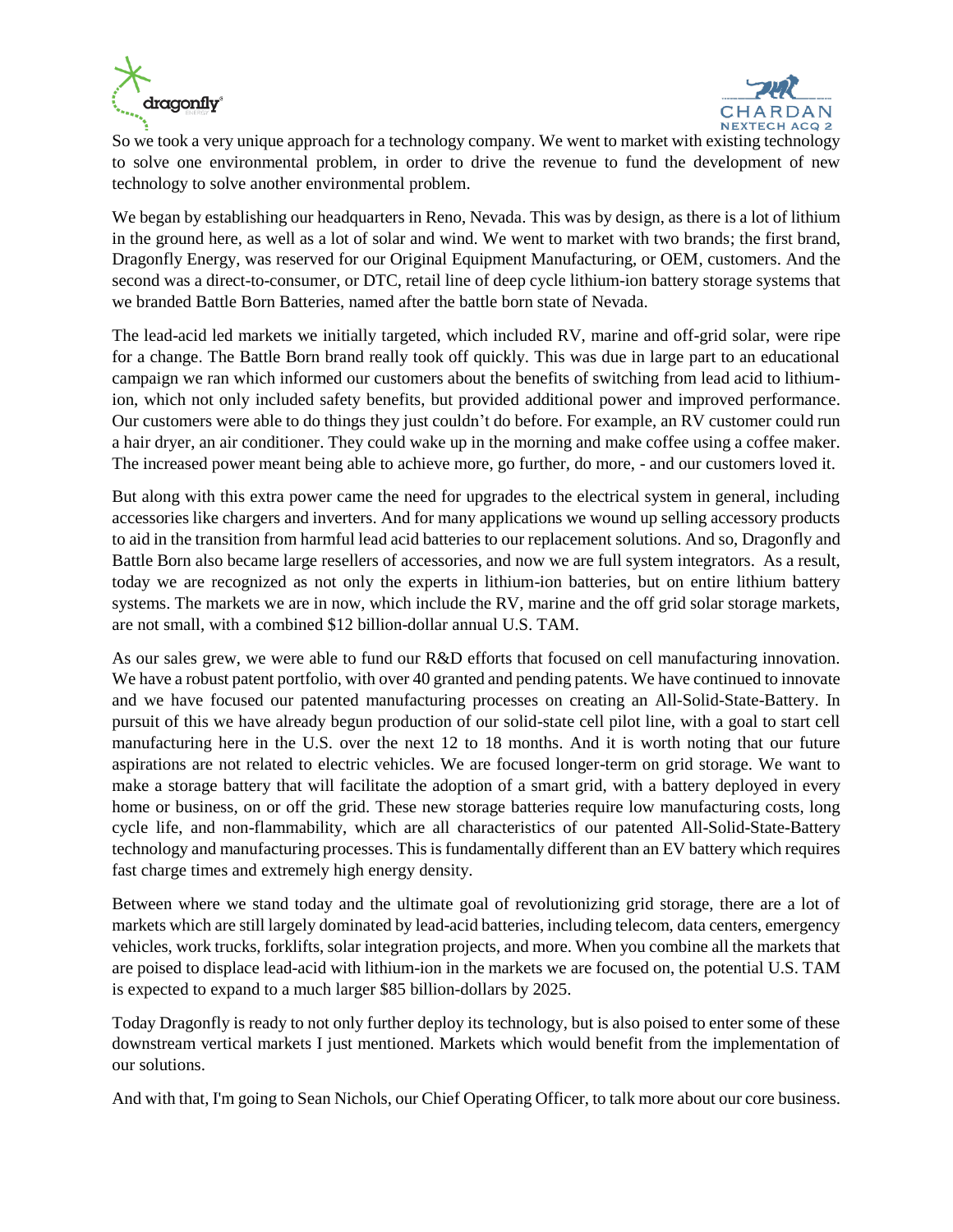



# **Sean Nichols – Chief Operating Officer, Dragonfly Energy**

Thank you, Denis.

I am the COO here at Dragonfly Energy, where I lead our operations and go-to-market functions. To expand further on what Denis said earlier, lead-acid batteries are an environmental nightmare, and we at Dragonfly Energy have been saying for many years that 'lead is dead' because today Dragonfly offers a superior solution to lead-acid in our conventional lithium iron phosphate-based batteries. They are environmentally safe and nontoxic. They last 10 times longer than the incumbent technology, and while our batteries provide two to three times the amount of power in the same amount of space, they are one fifth the weight. Plus, you can charge these batteries up to five times faster than lead-acid, and there's literally zero maintenance.

And today with both our Dragonfly brand, which serves OEM customers, and our direct to consumer Battle Born brand, OEM customers and consumers alike recognize that these batteries cycle thousands of times more than the incumbent lead-acid technology. Both Dragonfly and Battle Born have strong brand recognition and are known for their product quality, reliability and strong customer service.

And at Dragonfly Energy, customer needs and satisfaction have been a key driver of our innovation. We were the very first company to launch cold temperature charging protection in our battery management systems. This was essential to helping our customers protect their investment in our batteries. We took that concept a step further and made a propriety internally heated battery, which has become the standard with our OEM RV partners, and we have several other technology and product innovations planned over the coming quarters.

And we do all this from our operations here in the US. Our factory has come a long way since the two single car garages where we started building our first batteries many years ago. Today, the Company occupies a 99,000 square foot manufacturing facility, which provides additional capacity for growth. We plan to continue to expand our production as needed and estimate that our current facility will allow for over \$500 million in manufacturing sales capacity once fully utilized.

Finally, let me take a few moments to discuss our proven go to market strategy. As I mentioned, we decided to utilize a duel branding strategy, launching Dragonfly for the OEM market, and Battle Born Batteries on the direct to consumer side.

Through our namesake brand, Dragonfly, on the OEM side we have built strong brand partnerships with some of the largest RV companies in the world including Thor Industries through their Keystone and Airstream brands, as well as the REV Group through Midwest Automotive and Renegade. In fact, we recently announced that Keystone entered into an exclusive agreement to provide Dragonfly Energy batteries as standard or optional OEM equipment on Keystone RV travel trailers and fifth-wheels. In addition, Dragonfly batteries will be sold for aftermarket purchase exclusively through authorized Keystone RV dealers and service centers.

On the DTC side, through our Battle Born brand, we work with some of the largest dealers and resellers in the industries that we focus on today, which include RV, marine and off-grid markets. And the aftermarket opportunity in marine and RV is huge. For example, there were over 11 million RVs on the road in America as of 2021, and lithium-ion as a whole has only penetrated roughly 10% of that market. The penetration in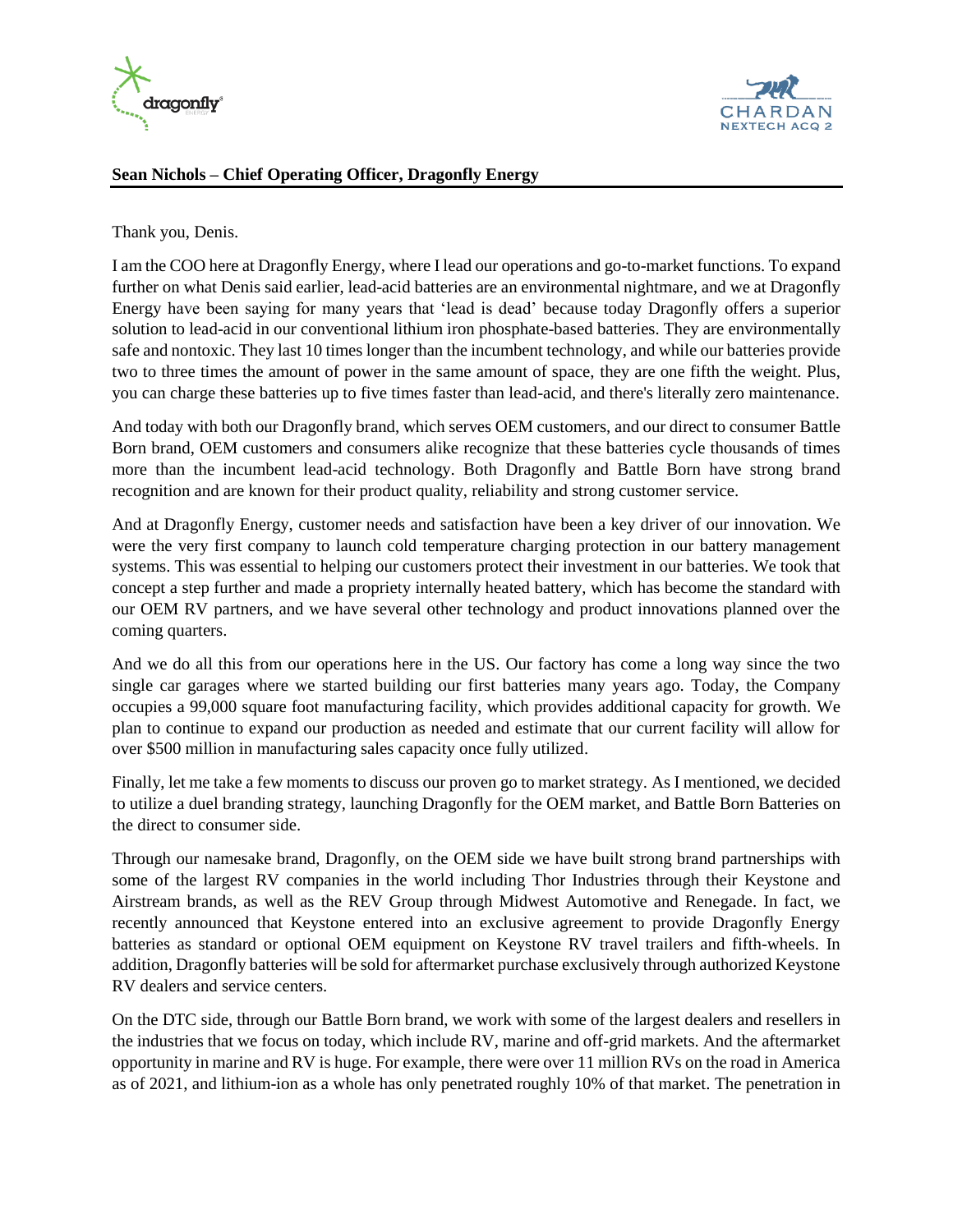



the marine market by lithium-ion is even lower. So, there remains tremendous growth potential over the near-term in the existing markets we serve.

And we are expanding into new areas, entering the industrial equipment and solar integration markets, as well as focusing on work trucks, and emergency and backup standby power markets; with plans to later move to telecom and data centers.

Every single one of these markets is largely dominated by lead acid batteries today, and every one of them can benefit from our technology. And as Denis stated earlier, longer term we aspire to address grid level storage, meaning distributed on grid storage applications. And we intend to do this with our completely US made, non-flammable, All-Solid-State-Batteries.

I would now like to turn the call over to our Chief Financial Officer, John Marchetti.

# **John Marchetti – Chief Financial Officer, Dragonfly Energy**

Thanks, Sean.

Let me briefly highlight our financials before turning it back to Denis for closing remarks.

Dragonfly has a well-established track record of growth and success. And the company boasts a strong, clear path to future growth sourced from our existing business, as well as additional up-side expected to be provided by our All-Solid-State-Battery technology, which we expect will materialize over the longer term.

In 2021 Dragonfly Energy generated \$78 million in revenue, and we currently project revenue to grow to approximately \$255 million in 2023.

It's important to note that our revenue forecast is driven by the expansion within our existing markets, given the investments we have made and are continuing to make to drive growth. The majority of the increased OEM revenue we expect to generate through 2023 is based on existing customer relationships. Importantly, these are not customers that we need to go out and bring on board to the Dragonfly platform. We are confident in our projections because our forecast includes more than a dozen OEM customers that are supplying us with visibility into their build forecasts. And as a result, we think we're taking a fairly conservative approach.

On the DTC side with our Battle Born brand, our growth is really about acceleration, as we expect deeper penetration in existing markets to be augmented by our push into new market adjacencies, all of which continue to be focused on our traditional lead-acid replacement value proposition.

The company also has a proven track record of profitability, generating approximately \$9 million of adjusted EBITDA in 2021. We expect to grow our adjusted EBITDA to approximately \$41 million in 2023, as the investments we made in 2021 and will continue to make in 2022 will allow us to grow more quickly in our existing markets and as we enter new market adjacencies. In short, our investments should drive faster growth and when combined with our automation and expansion efforts, will provide us with increased scale and expense absorption.

For further information, I encourage you to review our investor presentation in more detail, along with the other transaction-related materials released this morning. With that, let me turn it back over to Denis for some closing remarks.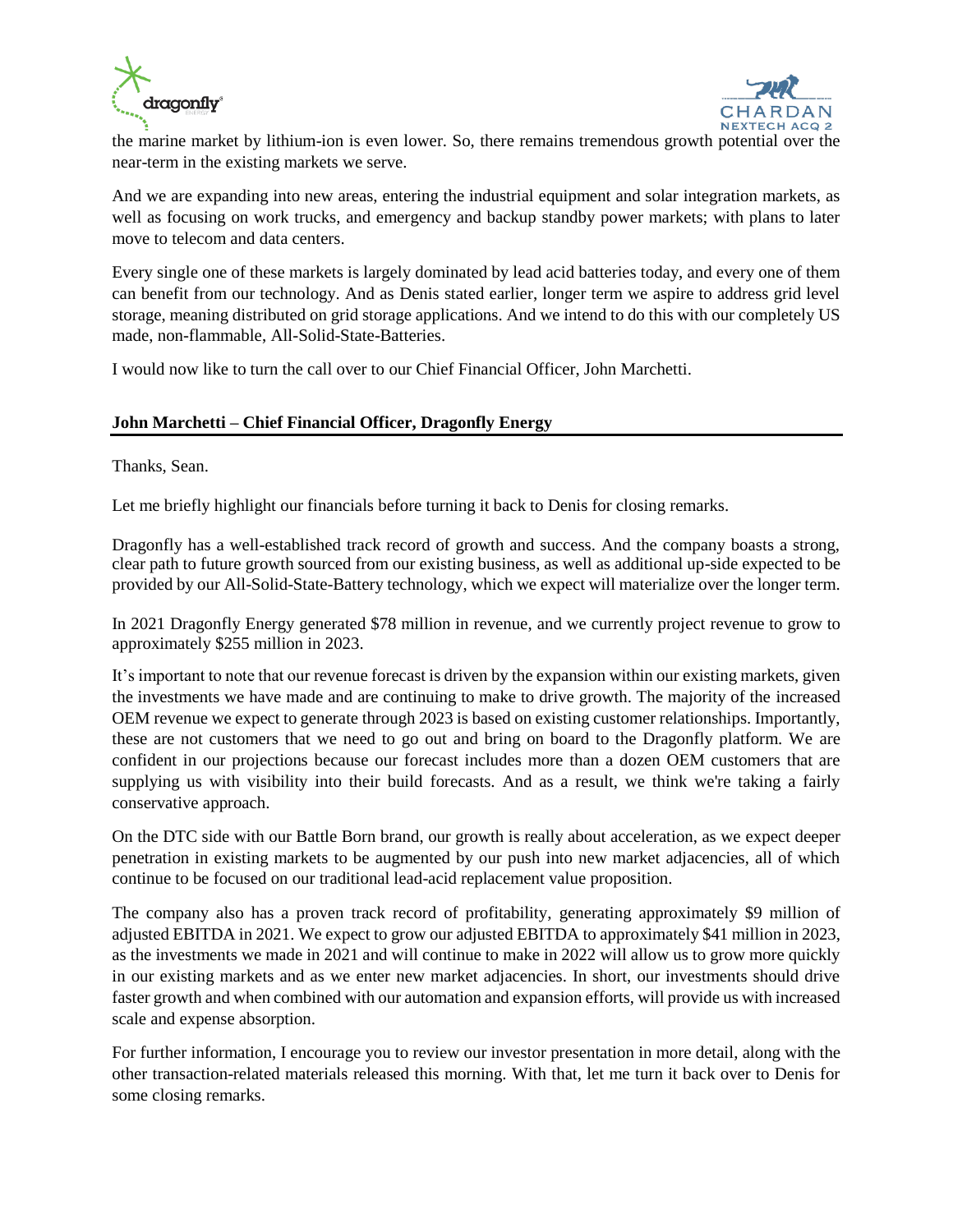



# **Dr Denis Phares – Chief Executive Officer, Dragonfly Energy**

In conclusion, Dragonfly represents a unique ESG-focused technology opportunity. First, we went to market early and became profitable quickly. Second, we demonstrated the ability to displace an incumbent technology in lead acid batteries, and are poised to displace another in fossil fuel burning power plants. Third, our solid-state technology is chemistry agnostic and centers on manufacturing processes rather than new materials. And finally, we are looking to produce a storage battery, rather than an EV battery. This makes us unique in the Lithium ion battery space.

Thank you all for your time today and we look forward to keeping you informed of our progress over the coming quarters and years.

#### **Operator**

That concludes today's conference call. Thank you for joining. You may now disconnect.

#### **Forward-Looking Statements**

This communication contains certain "forward-looking statements" within the meaning of the United States Private Securities Litigation Reform Act of 1995, Section 27A of the Securities Act of 1933, as amended (the "Securities Act") and Section 21E of the Securities Exchange Act of 1934, as amended, including certain financial forecasts and projections. All statements other than statements of historical fact contained in this communication, including statements as to the transactions contemplated by the business combination and related agreements, future results of operations and financial position, revenue and other metrics, planned products and services, business strategy and plans, objectives of management for future operations of Dragonfly, market size and growth opportunities, competitive position and technological and market trends, are forward-looking statements. Some of these forward-looking statements can be identified by the use of forward-looking words, including "may," "should," "expect," "intend," "will," "estimate," "anticipate," "believe," "predict," "plan," "targets," "projects," "could," "would," "continue," "forecast" or the negatives of these terms or variations of them or similar expressions. All forward-looking statements are subject to risks, uncertainties, and other factors (some of which are beyond the control of Dragonfly or CNTQ) which could cause actual results to differ materially from those expressed or implied by such forward-looking statements. All forward-looking statements are based upon estimates, forecasts and assumptions that, while considered reasonable by CNTQ and its management, and Dragonfly and its management, as the case may be, are inherently uncertain and many factors may cause the actual results to differ materially from current expectations which include, but are not limited to: 1) the occurrence of any event, change or other circumstances that could give rise to the termination of the definitive merger agreement with respect to the business combination; 2) the outcome of any legal proceedings that may be instituted against Dragonfly, CNTQ, the combined company or others following the announcement of the business combination and the transactions contemplated thereby; 3) the inability to complete the business combination due to the failure to obtain approval of the stockholders of CNTQ or Dragonfly, or to satisfy other conditions to closing the business combination; 4) changes to the proposed structure of the business combination that may be required or appropriate as a result of applicable laws or regulations or as a condition to obtaining regulatory approval of the business combination; 5) the ability to meet Nasdaq's listing standards following the consummation of the business combination; 6) the risk that the business combination disrupts current plans and operations of Dragonfly as a result of the announcement and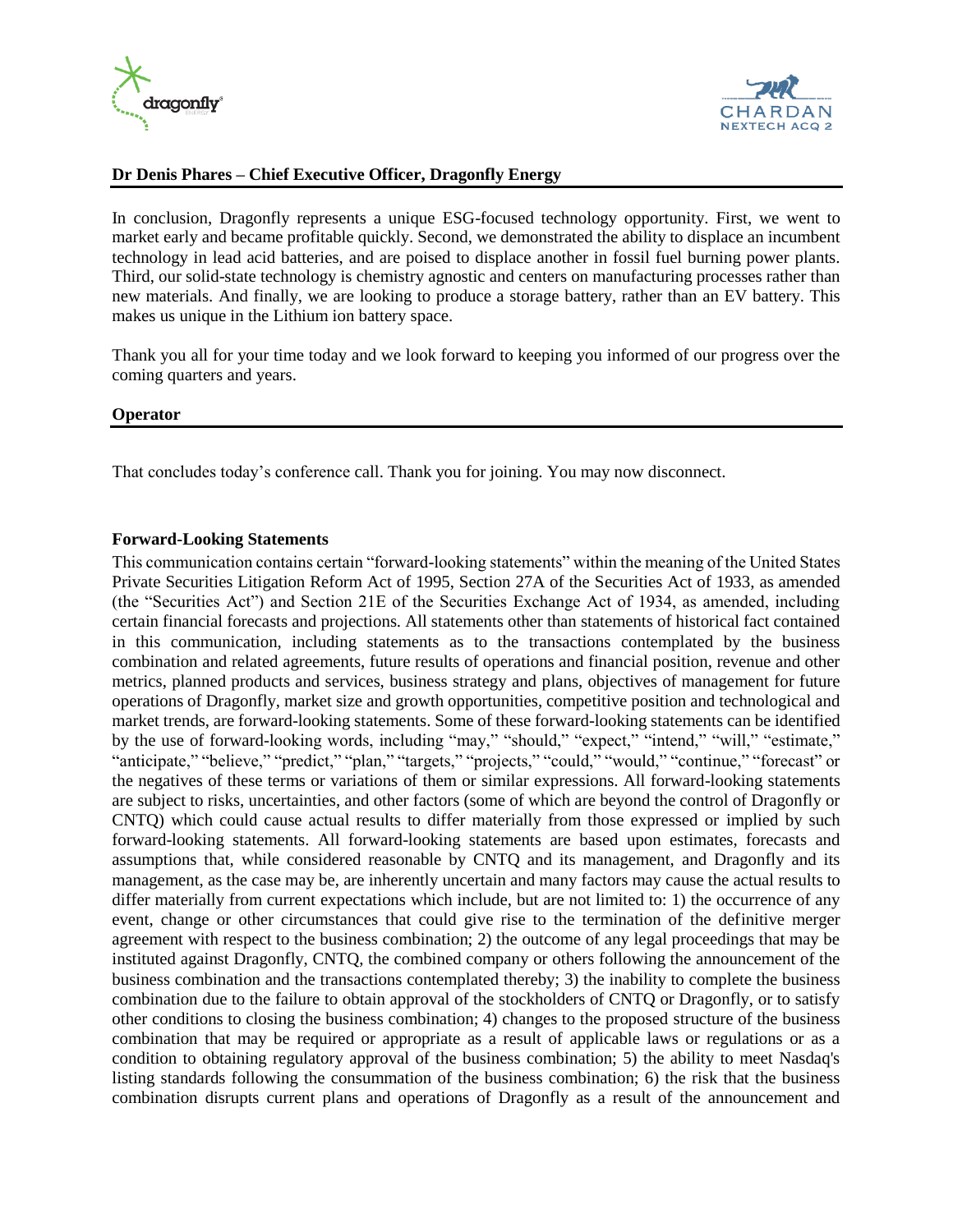



consummation of the business combination; 7) the inability to recognize the anticipated benefits of the business combination; 8) ability of Dragonfly to successfully increase market penetration into its target markets; 9) the addressable markets that Dragonfly intends to target do not grow as expected; 10) the loss of any key executives; 11) the loss of any relationships with key suppliers including suppliers in China; 12) the loss of any relationships with key customers; 13) the inability to protect Dragonfly's patents and other intellectual property; 14) the failure to successfully optimize solid state cells or to produce commercially viable solid state cells in a timely manner or at all, or to scale to mass production; 15) costs related to the business combination; 16) changes in applicable laws or regulations; 17) the possibility that Dragonfly or the combined company may be adversely affected by other economic, business and/or competitive factors; 18) Dragonfly's estimates of its growth and projected financial results for 2022 and 2023 and meeting or satisfying the underlying assumptions with respect thereto; 19) the risk that the business combination may not be completed in a timely manner or at all, which may adversely affect the price of CNTQ's securities; 20) the risk that the transaction may not be completed by CNTQ's business combination deadline (as may be extended pursuant to CNTQ's governing documents); 21) the impact of the novel coronavirus disease pandemic, including any mutations or variants thereof, and its effect on business and financial conditions; 22) inability to complete the PIPE investment, the term loan and equity line (ChEF) in connection with the business combination; and 23) other risks and uncertainties set forth in the sections entitled "Risk Factors" and "Cautionary Note Regarding Forward-Looking Statements" in CNTQ's Form S-1 (File Nos. 333- 252449 and 333-253016), Annual Report on Form 10-K for the year ended December 31, 2021 and registration statement on Form S-4 with the SEC, which will include a document that serves as a prospectus and proxy statement of CNTQ, referred to as a proxy statement/prospectus and other documents filed by CNTQ from time to time with the SEC. These filings identify and address other important risks and uncertainties that could cause actual events and results to differ materially from those contained in the forward-looking statements. Nothing in this communication should be regarded as a representation by any person that the forward-looking statements set forth herein will be achieved or that any of the contemplated results of such forward looking statements will be achieved. You should not place undue reliance on forward-looking statements, which speak only as of the date they are made. Neither CNTQ nor Dragonfly gives any assurance that either CNTQ or Dragonfly or the combined company will achieve its expected results. Neither CNTQ nor Dragonfly undertakes any duty to update these forward-looking statements, except as otherwise required by law. For additional information, see "Risk Considerations" in the investor presentation, which will be provided in a Current Report on Form 8-K to be filed by CNTQ with the SEC and available at [www.sec.gov.](http://www.sec.gov/)

# **Financial Information; Non-GAAP Measures**

Certain financial information and data contained in this communication is unaudited and may not conform to Regulation S-X. Such information and data may not be included in, may be adjusted in or may be presented differently in the registration statement to be filed relating to the proposed business combination and the proxy statement/prospectus contained therein.

This communication also includes certain financial measures not presented in accordance with generally accepted accounting principles ("GAAP") including, but not limited to, Adjusted EBITDA. These non-GAAP financial measures, and other measures that are calculated using these non-GAAP measures, are not measures of financial performance in accordance with GAAP and may exclude items that are significant in understanding and assessing Dragonfly's financial results. Therefore, these measures should not be considered in isolation or as an alternative to net income, cash flows from operations or other measures of profitability, liquidity or performance under GAAP. You should be aware that Dragonfly's presentation of these measures may not be comparable to similarly-titled measures used by other companies. Dragonfly believes these non-GAAP measures of financial results provide useful information to management and investors regarding certain financial and business trends relating to Dragonfly's financial condition and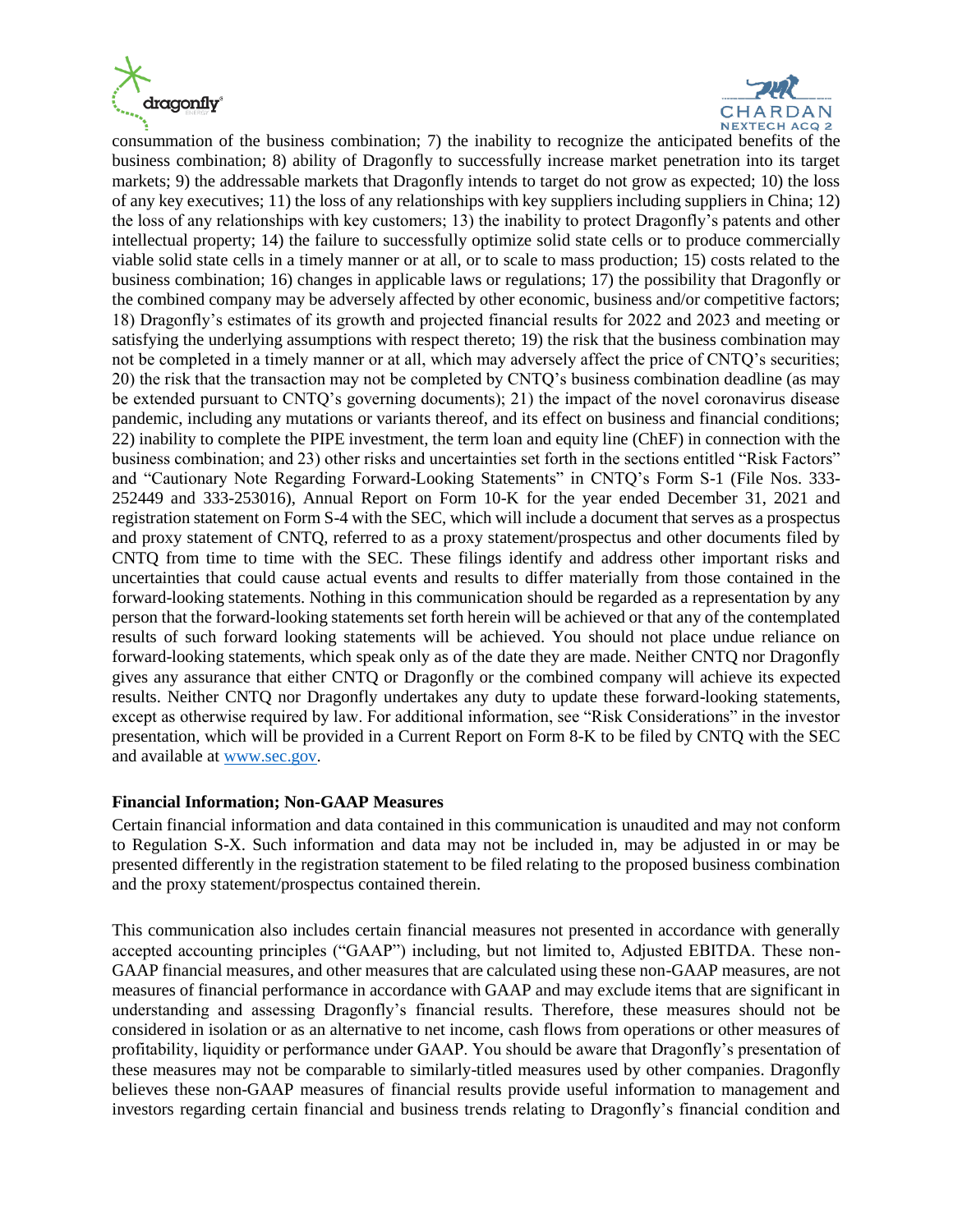



results of operations. CNTQ and Dragonfly believe that the use of these non-GAAP financial measures provides an additional tool for investors to use in evaluating ongoing operating results and trends and in comparing Dragonfly's financial measures with other similar companies, many of which present similar non-GAAP financial measures to investors. These non-GAAP financial measures are subject to inherent limitations as they reflect the exercise of judgments by management about which expense and income are excluded or included in determining these non-GAAP financial measures. This communication may also include certain projections of non-GAAP financial measures.

# **Use of Projections**

This communication may contain financial forecasts of Dragonfly. Neither Dragonfly's independent auditors, nor the independent registered public accounting firm of CNTQ, audited, reviewed, compiled or performed any procedures with respect to the projections for the purpose of their inclusion in this communication, and accordingly, neither of them expressed an opinion or provided any other form of assurance with respect thereto for the purpose of this communication. These projections are forwardlooking statements and should not be relied upon as being necessarily indicative of future results. The projected financial information contained in this communication constitutes forward-looking information. The assumptions and estimates underlying such projected financial information are inherently uncertain and are subject to a wide variety of significant business, economic, competitive and other risks and uncertainties that could cause actual results to differ materially from those contained in the prospective financial information. See "Forward-Looking Statements" above. Accordingly, there can be no assurance that the prospective results are indicative of future performance of Dragonfly or that actual results will not differ materially from the results presented in the prospective financial information contained in this communication. Actual results may differ materially from the results contemplated by the projected financial information contained in this communication. The inclusion of such information in this communication should not be regarded as a representation by any person that the results reflected in such projections will be achieved.

# **Additional Information and Where to Find It**

This communication relates to a proposed transaction between CNTQ and Dragonfly. CNTQ intends to file a registration statement on Form S-4 with the SEC, which will include a document that serves as a prospectus and proxy statement of CNTQ, referred to as a proxy statement/prospectus. A proxy statement/prospectus will be sent to all CNTQ stockholders. CNTQ also will file other documents regarding the proposed transaction with the SEC. Before making any voting decision, investors and security holders of CNTQ are urged to read the registration statement, the proxy statement/prospectus and all other relevant documents filed or that will be filed with the SEC in connection with the proposed transaction as they become available because they will contain important information about the proposed transaction.

Investors and security holders will be able to obtain free copies of the registration statement, the proxy statement/prospectus and all other relevant documents filed or that will be filed with the SEC by CNTQ through the website maintained by the SEC a[t www.sec.gov.](http://www.sec.gov/)

The documents filed by CNTQ with the SEC also may be obtained by contacting Chardan NexTech Acquisition 2 Corp. at 17 State Street, 21st Floor, New York, New York 10004, or by calling (646) 465- 9001.

# NEITHER THE SEC NOR ANY STATE SECURITIES REGULATORY AGENCY HAS APPROVED OR DISAPPROVED THE TRANSACTIONS DESCRIBED IN THIS COMMUNICATION, PASSED